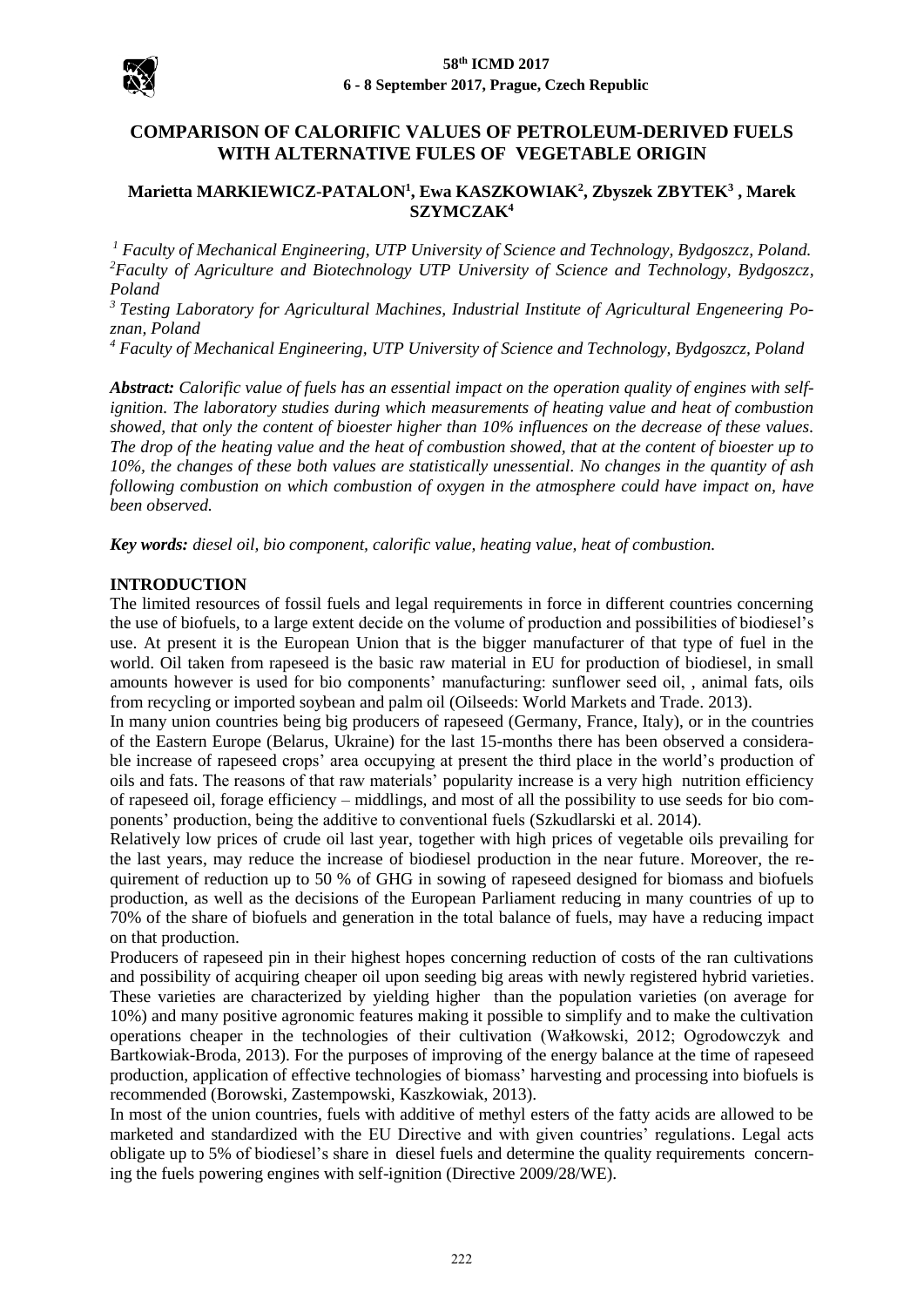

### **58th ICMD 2017 6 - 8 September 2017, Prague, Czech Republic**

Most of the vegetable oils which are used in food industry, do not meet the criteria of the standard DIN 51605 (Standard for rapeseed oil fuels, 2010), in which the minimum and maximum quality parameters of bio components used as fuels or additives to fuels of compression-ignition engines (Tab. 1).

Tab.1. Quality parameters for vegetable biocomponents determined in the standard DIN 51605 (own study)

| <b>Parameter</b> [unit] | ---- <i>-11</i><br>Limits | Unit                  |
|-------------------------|---------------------------|-----------------------|
| Density                 | 910-925                   | [kg*m <sup>3</sup> ]  |
| Viscosity               | $>36$                     | $\text{[mm$^{2*}$s]}$ |
| Heating value           | $<$ 36                    | $[MJ*kg]$             |
| Acidity                 | >2                        | [mg]                  |
| Ignition point          | $<$ 101                   | $\rm ^{\circ}C$       |
| Pollution               | $>24$                     | $[mg*kg^{-1}]$        |
| Content of sulphur      | >10                       | $[mg*kg^{-1}]$        |
| Content of water        | >750                      | $[mg*kg^{-1}]$        |

One of the criteria of fuel's quality assessment are the following: calorific value (influencing among the others the engine's power and turning moment) and the ash's mass (polluting the filters of particulate solids).

In the own studies there has been conducted the analysis of the impact of different B 100 biocomponent's percentage share in the diesel fuel of fossil origin on the calorific value and the mass of ash following the fuel's burning.

# **MATERIALS AND METHODS**

Setting of the calorific values of the base fuel (diesel fuel), methyl esters of the fatty acids received from the rapeseed oil and the mixture of the diesel fuel with methyl esters of the fatty acids were the subject matter of the studies. The research was conducted with the use of the calorimeter KL-12Mn, burning samples of fuels in the oxygen atmosphere. The scheme of the calorimeters used for the researches is shown in figure 1.



*Fig.1. Scheme of the calorimeter KL-12Mn (own study)*

The mixtures of the diesel fuel with biocomponent with reference to the diesel fuel and biocomponent in a clean form were tested. Proportions of samples are presented in table 2.

| Tab. 2. Proportions of the tested samples (own study) |                                                      |  |  |
|-------------------------------------------------------|------------------------------------------------------|--|--|
| Sample I                                              | 100% Diesel fuel                                     |  |  |
| Sample II                                             | 90% diesel fuel 10% methyl esters of the fatty acids |  |  |
| Sample III                                            | 70% diesel fuel 30% methyl esters of the fatty acids |  |  |
| Sample IV                                             | 50% diesel fuel 50% methyl esters of the fatty acids |  |  |
| Sample V                                              | 100% methyl esters of the fatty acids                |  |  |

Pursuant to the calorimeter's manual, tested were the samples of the weight of 1g. In order to set the mass of the ash, prior to the measurement there were tested clean and calcined melting pots for sam-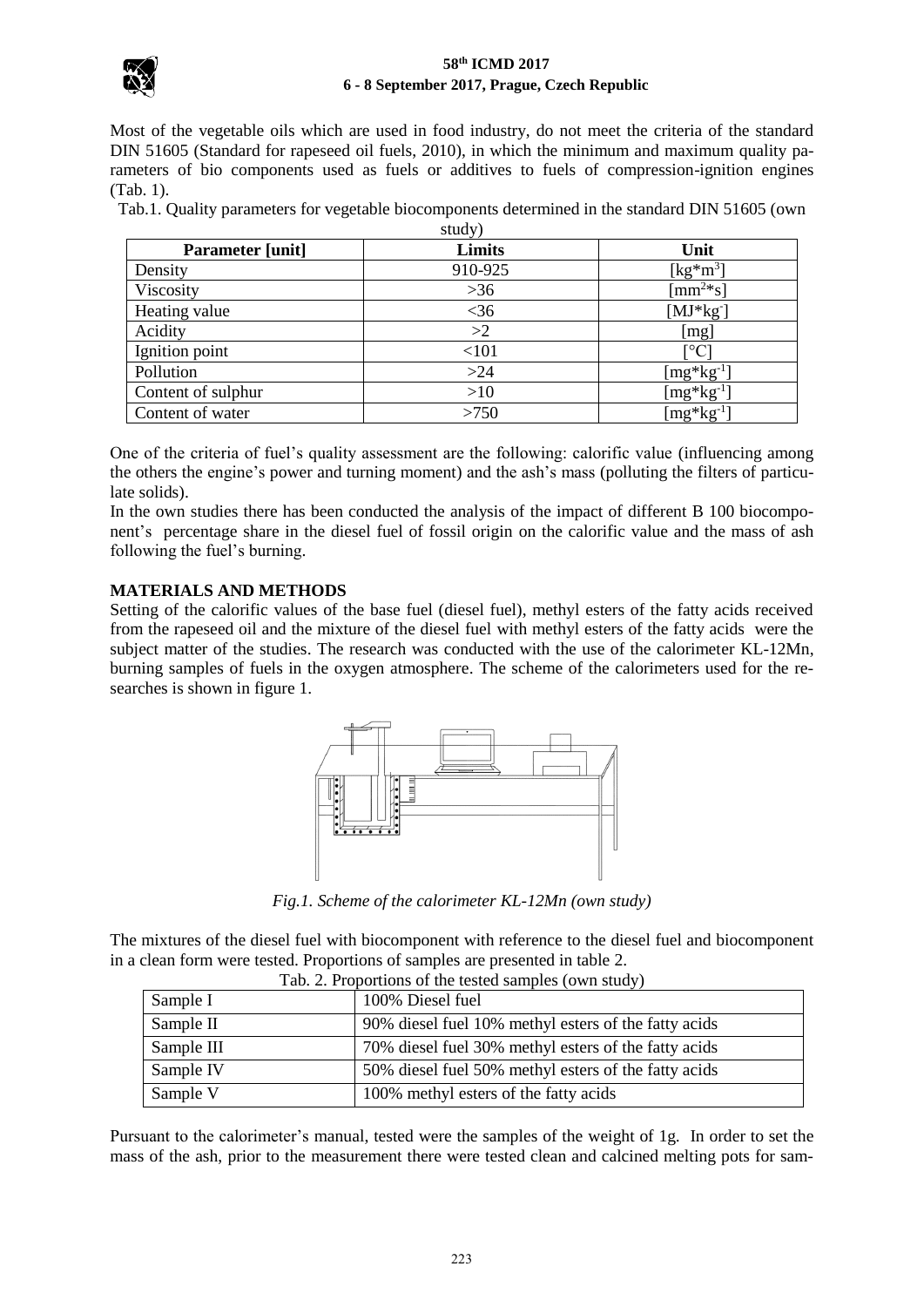

### **58th ICMD 2017 6 - 8 September 2017, Prague, Czech Republic**

ples' burning. After each measurement, the melting pot with deposit was weighted. In the real terms, ash from the thermal process accompanies the processes of liquid fuels' combustion.

Examining of the heat of combustion, calorific value and measurement of the ash's mass was conducted in 5 repetitions for each sample. The obtained results were subject to statistical analysis with the use of the statistical software Analwar FR on the basis of Excel. The differences were verified with the Tukey's test of significance on the level of significance of 0,05. The mean values of the obtained results are presented in table 3.

# **RESULTS AND DISCUSSION**

The volume of energy emitted at the time of thermal conversions during combustion of the mass of fuel, during complete combustion, considering condensation of water steam was determined. In table 3 there are presented the mean values of measurements of: heat of combustion, calorific value and the mass of ash for individual mixtures.

|            |                       |                       | <u>. .</u>          |
|------------|-----------------------|-----------------------|---------------------|
| Sample     | Calorific value       | Heat of combustion    | Mass of deposit [g] |
|            | $[MJ*kg^{-1}]$        | $[MJ*kg^{-1}]$        |                     |
|            | $43,097$ <sup>a</sup> | $44,277$ <sup>a</sup> | 0.00397             |
|            | $42,199^{\rm a}$      | $43,779^{\rm a}$      | 0,00390             |
| Ш          | 41,959 <sup>b</sup>   | 42,139 <sup>b</sup>   | 0,00113             |
| IV         | $40,590^{\circ}$      | $41,770^{\circ}$      | 0.00140             |
|            | $37,906$ <sup>d</sup> | 39,097 <sup>d</sup>   | 0,00217             |
| <b>NIR</b> | NIR $(0,05)=1,006$    | NIR $(0,05)=0,973$    | n. i. (nie istotne) |

Table 3. Mean values of the heat of combustion, calorific value and mass of ash (own study)

The obtained results were subject to the statistic analysis with the software ANALWAR FR on the basis of Excel. Both for the changes of the calorific value changes as well as for the heat of combustion, no essential changes between the fuel of 100% content of diesel fuel of fossil origin (sample I) and the mixture of the content of bio component 10% (sample II). In the remaining cases, between the sample I and V, there has been observed a statistically essential drop in calorific value for 12,1%. For the heat of combustion's parameter, the drop was also statistically essential and amounted to 11,7% between the samples I and V. However, no essential statistically differences have been disclosed for individual samples in the ash's mass.

The above dependencies are presented on the graphs 3 and 4.



Fig.4. The set heat of combustion of individual samples (own study)